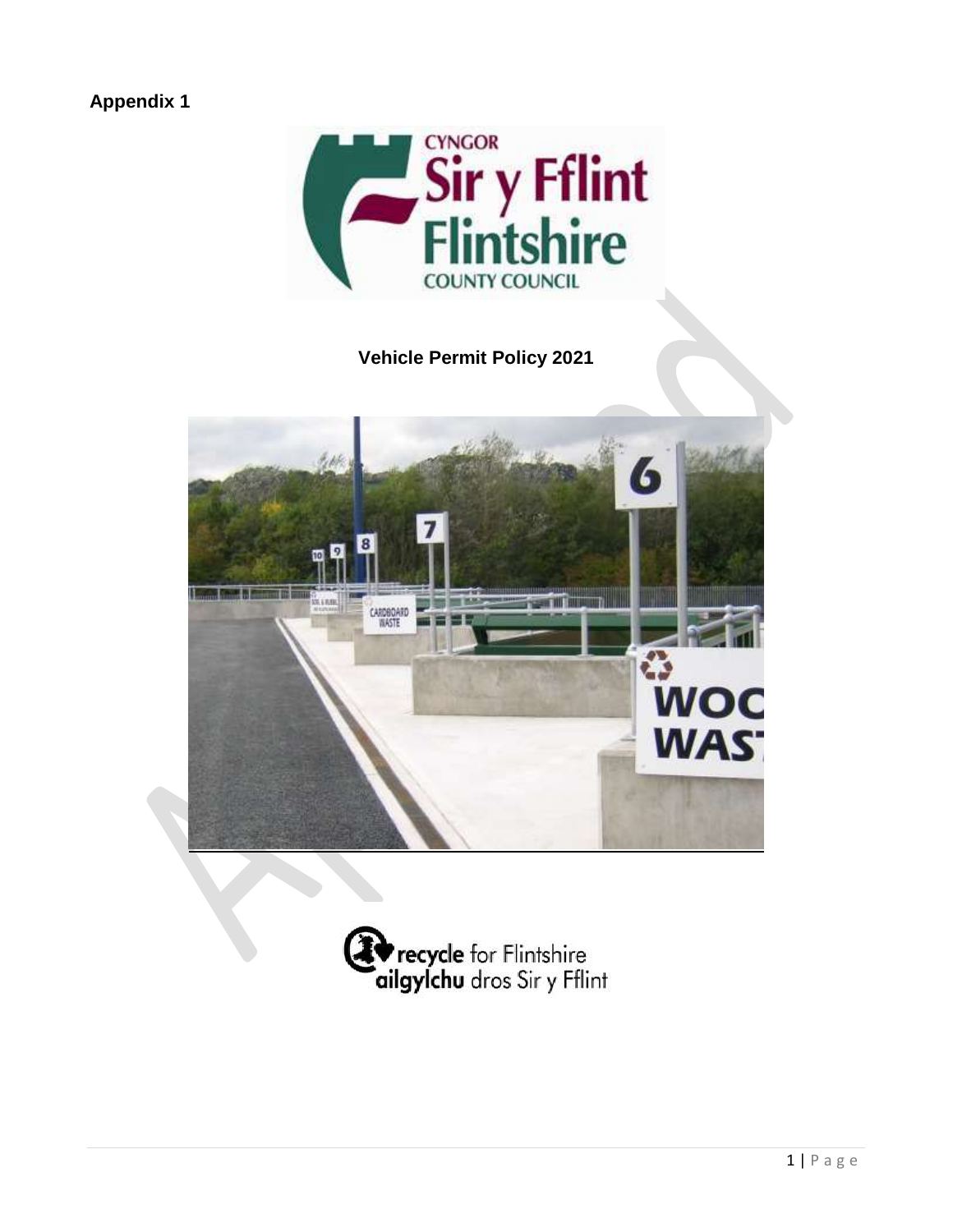# **CONTENTS**

- 1. Flintshire Vehicle Permit Scheme
	- 1.1 Vehicle Permit Scheme Criteria
- 2. Vehicle Eligibility
	- 2.1 Vehicles that do not require a permit
	- 2.2 Vehicles that do require a permit
	- 2.3 Vehicles not eligible for a permit
- 3. Application Process
	- 3.1 Vehicle documentation required on application
	- 3.2 Trailer documentation required on application
- 4. Permit Holder Access
- 5. Withdrawal from the vehicle permit scheme
- 6. One-off permit
- 7. Temporary permit
- 8. Abuse of the vehicle permit scheme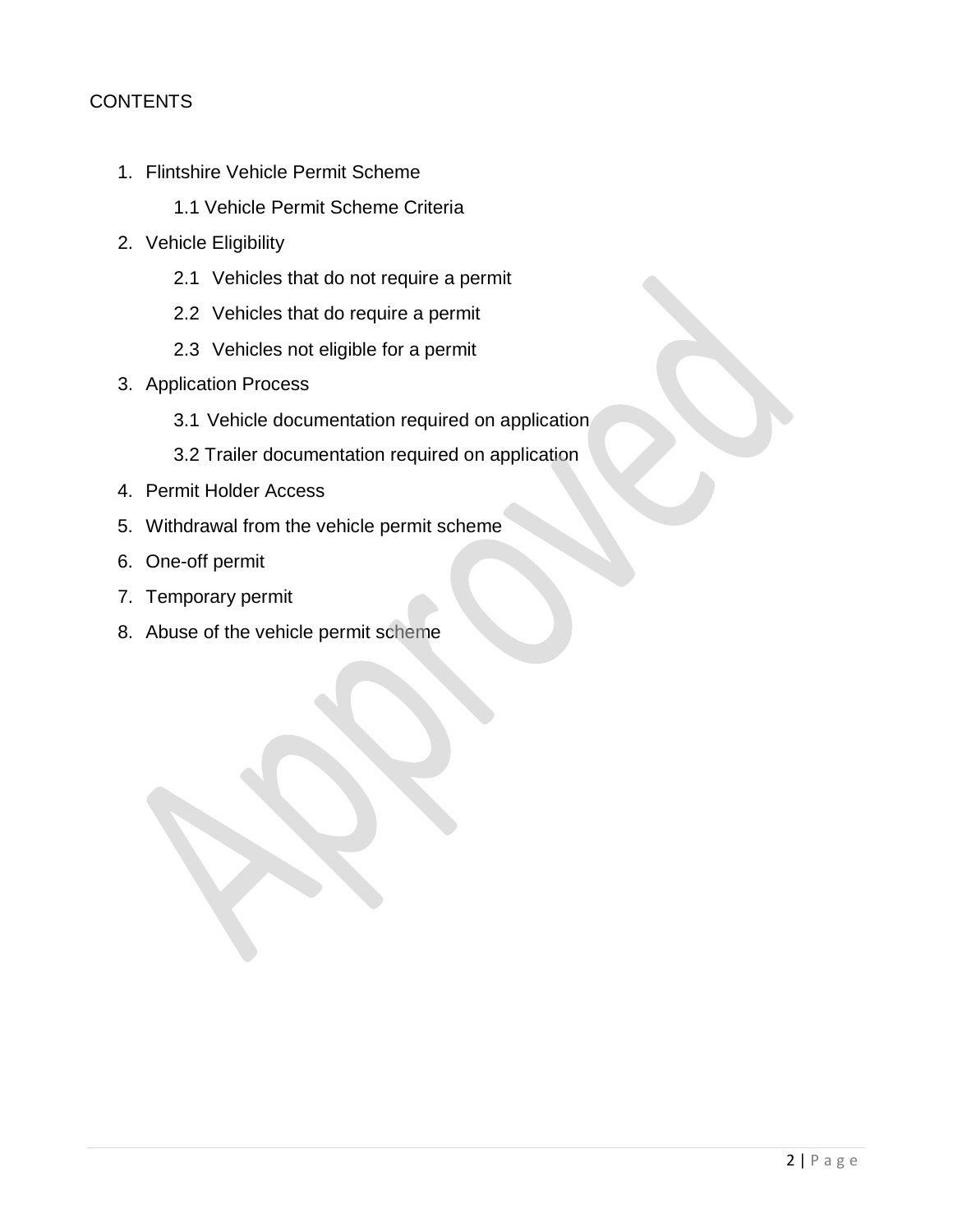# **1. Flintshire Vehicle Permit Scheme**

 Flintshire County Council currently manages and operates five Household Recycling Centres (HRCs) for Flintshire residents to recycle or reuse household items that cannot be collected by the kerbside collections vehicles. The centres are situated at the following locations across the County:

- Greenfield
- Sandycroft<br>- Mold
- Mold
- Buckley
- Rockliffe (Oakenholt)

 The HRCs are solely for the disposal of small scale household waste from domestic properties. Commercial and/or business waste is not accepted in line with the conditions of the Environmental Permit.

 To control access and manage the waste volumes being delivered to a HRC, the Council operates a vehicle permit scheme.

This policy sets out the parameters of the vehicle permit scheme.

# **1.1 Vehicle Permit Scheme Criteria**

- A full permit is issued on a rolling twelve month basis
- Twelve visits are permitted every twelve months a householder can choose when to use the permits e.g. all in one month or spread over the year.
- A complete application must be resubmitted following the permit expiry
- Only one permit to be issued per residential address
- Trailers **will not** be allowed access if towed by a vehicle requiring a permit (E.g. van)
- Sign written vehicles **are not** eligible for a full\*12 month permit (this includes vehicles with business signage, logos or other advertising) *(\*please refer to section 6 and 7)*
- Vehicles registered to a business **are not** eligible for a full\* 12 month permit *(\*please refer to section 6 and 7)*
- Domestic vehicles **are not** eligible for a full\* 12 month permit if linked to businesses e.g. highlighted through business signage, logos or other advertising. *(\*please refer to section 6 and 7)*
- The vehicle/owner must **not be** a registered waste carrier with either Natural Resources Wales or Environment Agency (England)

# **2. Vehicle Eligibility**

The type of vehicle will dictate whether a permit is required.

# **2.1 Vehicles that do not require a permit**

- Small car
- Standard car
- Large family car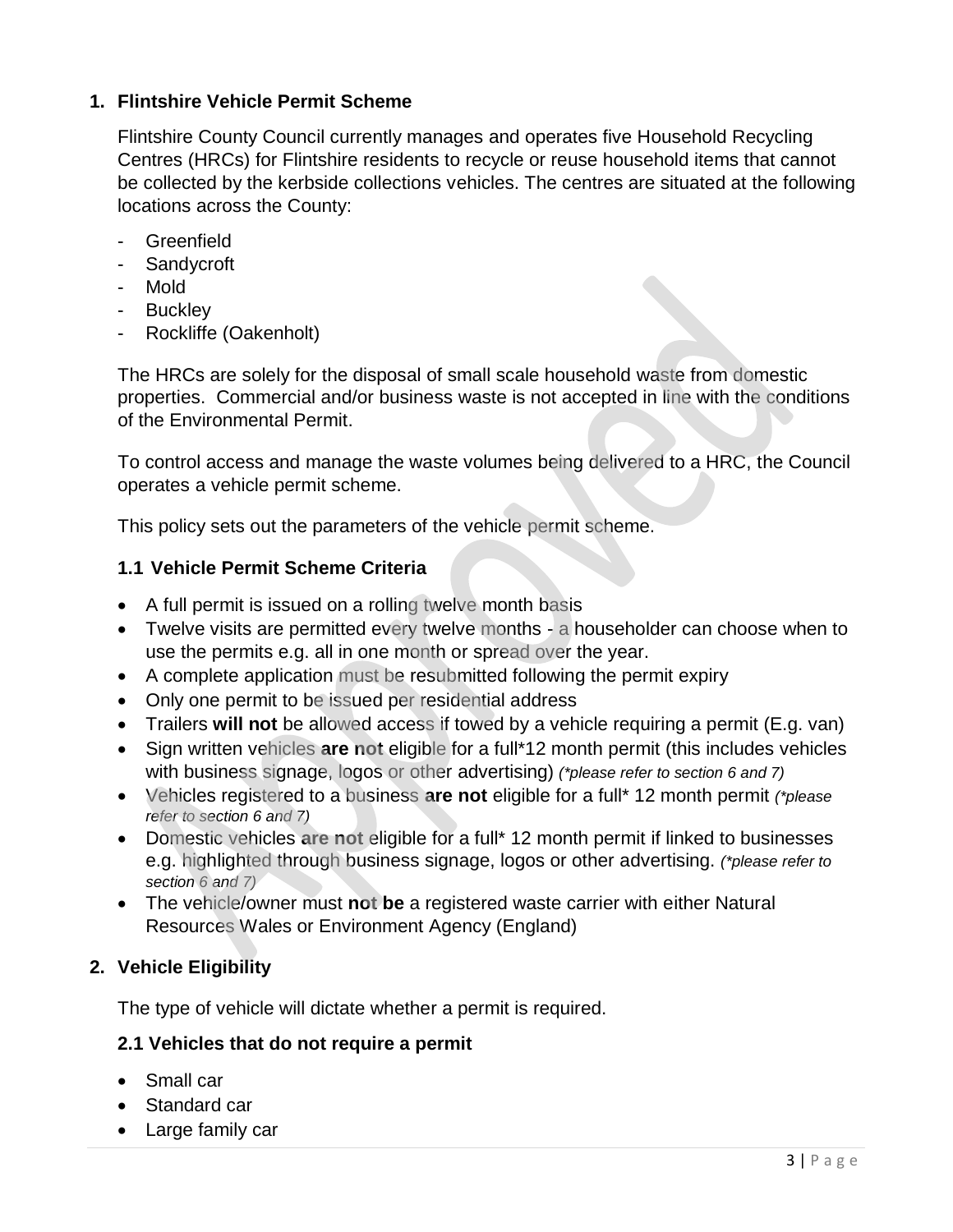- Sports Utility vehicles (SUV)
- 4x4 vehicles (also known as All-Wheel drive)
- Motorbike

### **2.2 Vehicles that do require a permit**

- Pick up (two and four seats) i.e. a small vehicle with an open/closed part at the back in which goods can be carried
- Car derived van
- Small van
- Medium van (standard or low roof elevation below 7ft or 2.14 metres)
- Single axle trailers up to 6 foot (1.83 metres) in length
- Twin axle trailers up to 6 foot (1.83 metres) in length
- Minibus (with internal fixtures intact)
- Camper vans and motor homes (with internal fixtures intact and below 7ft or 2.14 metres)

## **2.3 Vehicles that are not eligible for a permit**

- Large box van (Luton type)
- Large goods vehicles (LGVs)
- Heavy goods vehicles (HGVs)
- Tipper vehicles
- Flatbed vehicles
- Large vans (XLWB; LWB)
- Vans with high roof elevations (over 7ft / or 2.14 metres)
- Trailers longer 6 feet (1.83 metres) in length
- Caged trailers / boxed trailers / trailers with extended side panels / modified trailers
- Trailers with access ramps
- Minibus (with internal fixtures removed)
- Camper vans and motor homes (with internal fixtures removed)
- Agricultural vehicles
- Horse boxes / trailers

#### **3. Application process**

Householders paying standard council tax in Flintshire will be entitled to apply for permits by fully completing an application form. Permits will only be issued to Flintshire households. (Only households in Flintshire paying standard Council Tax are entitled to use the Council's Household Recycling Centres).

All applications for a vehicle permit will be made via the online e-form available on the Council's Website.

On application, all required documentation must be submitted so that an assessment of eligibility can be made.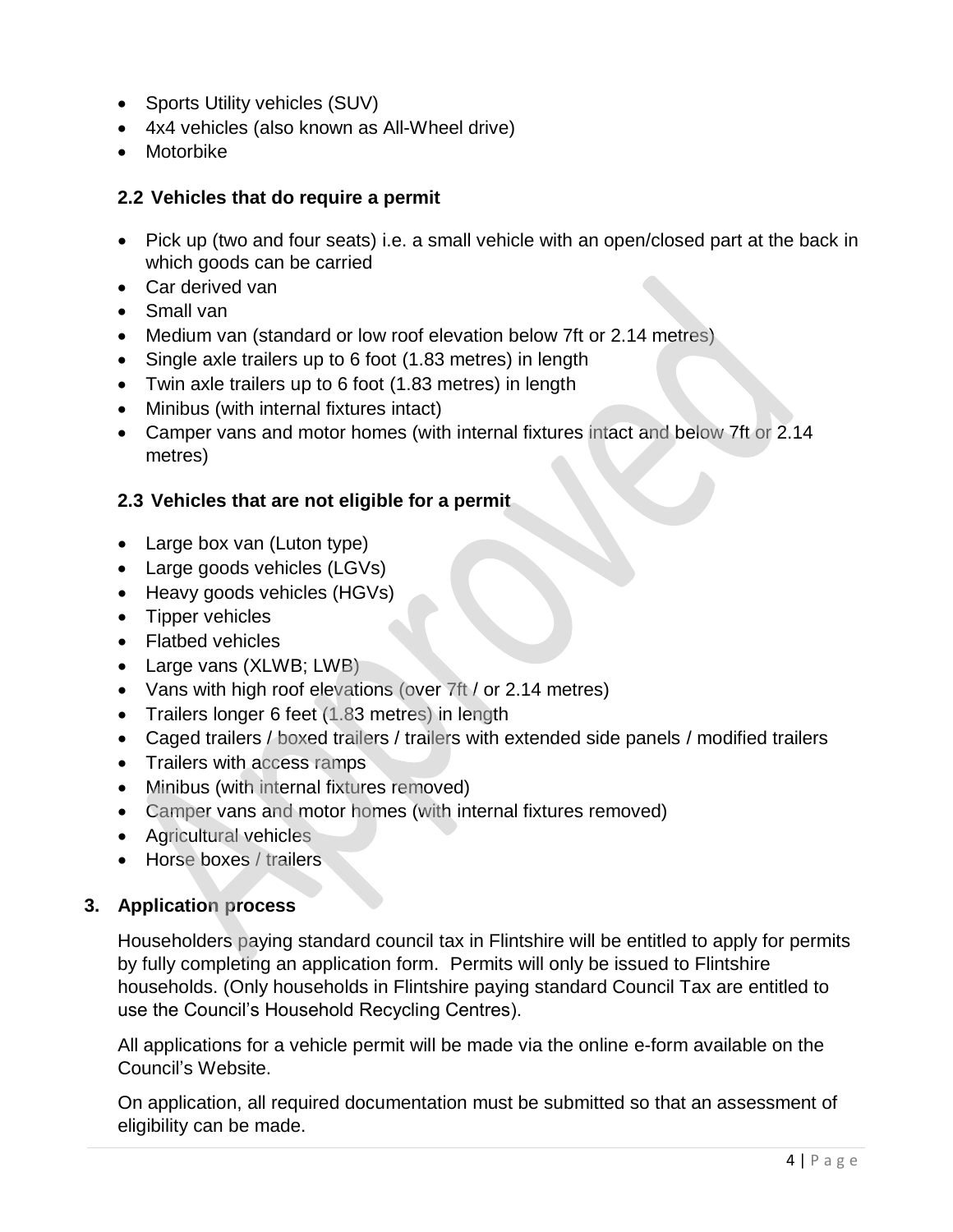Householders will be required to provide the following information:

- Name of applicant
- Address
- Telephone number
- Vehicle registration number
- Vehicle make and colour
- Type of Vehicle: as specified in Section 2.2
- Confirmation of acceptance of Terms and Conditions of the permitting scheme

For applicants who repeatedly do not provide the required documentation their application will be refused and they will not be eligible to re-apply for a period of six months.

A resident will be allowed one appeal should a vehicle permit be refused. To lodge an appeal the resident must complete the relevant e-form on the Council's website clearly stating the grounds for appeal.

Terms and Conditions apply and can be viewed on the Council's website along with the privacy notice.

#### **3.1 Vehicle documentation required on application**

- Completed e-form
- Full vehicle log book / A copy of the V5 Vehicle Registration document
- Driving licence
- 2 x utility bills / council tax bill to prove you live within the County of Flintshire (current and within the last 12 months)
- Photos of the vehicle for which the permit is requested:
	- Rear of vehicle showing number plate (doors closed)
	- Rear interior view from rear doors
	- Front view showing number plate
	- Side view (both sides)

#### **3.2 Trailer documentation required on application:**

- Complete e-form
- Full vehicle log book / A copy of the V5 Vehicle Registration document
- Trailer dimensions
- Driving licence
- 2 x utility bills / council tax bill to prove you live within the County of Flintshire (current and within the last 12 months)
- Photos of trailer for which the permit is requested clearly showing:
	- Rear of trailer showing number plate
	- Side view showing full length and height.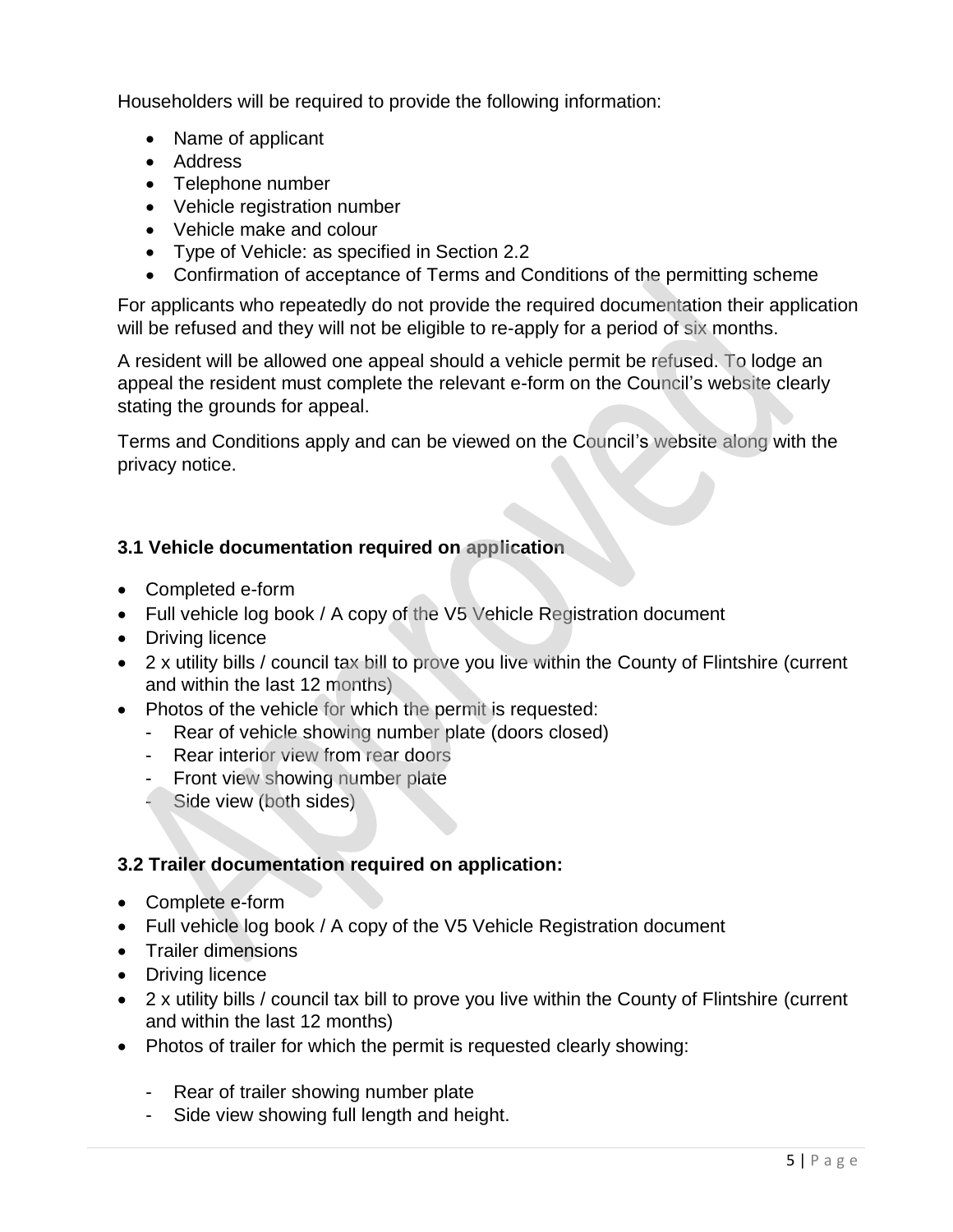# **4 Permit Holder Access**

 To better control access to HRCs and prevent abuse of the permit scheme, permits will be issued to a designated HRC site. The permits will be issued for the site in closest proximity to the resident's property or, where a valid business case is presented, for the resident's site choice.

 This will assist in the control of larger more complex vehicles at each site meaning that one site is not overwhelmed with permitted vehicles.

Permits will only be issued to individual addresses once per annum.

Vehicles cannot be issued permits against multiple addresses.

A permit is only valid for the vehicle described on the permit

If a householder changes their address or vehicle they must notify the Council before reapplying with new details. Amended permits will invalidate the old permit.

## **5. Withdrawing from the vehicle permit scheme**

Residents can withdraw from the vehicle permit scheme at any time by returning their permit to the following address with a covering letter explaining their wish to cancel:

## **Flintshire County Council Alltami Depot, Mold Road, Alltami, Flintshire CH7 6LG**

Should unused permits not be handed back, the Council will treat this situation the same as if a householder has lost the permits.

# **6. One-Off Permit**

For those vehicles that do not conform to the vehicle eligibility criteria, such as a vehicle registered to a business, whose owner(s) require to use their vehicle/trailer to dispose of larger, bulky items, then a one-off permit can be issued if it is clearly demonstrated that the waste being disposed of is not related to the business or activity of the business to which the vehicle is registered or used e.g. a vehicle registered to a plumber wanting to dispose of household garden waste.

 To obtain a one-off permit an application must be made in advance of the visit via the specified e-form on the Council's website so that an assessment can be made and a permit issued.

issued.<br>The vehicle type for the application of a one-off permit must conform to one of the vehicle types stated in Section 2.2.

A one-off permit may be issued a maximum of two times in a twelve month period.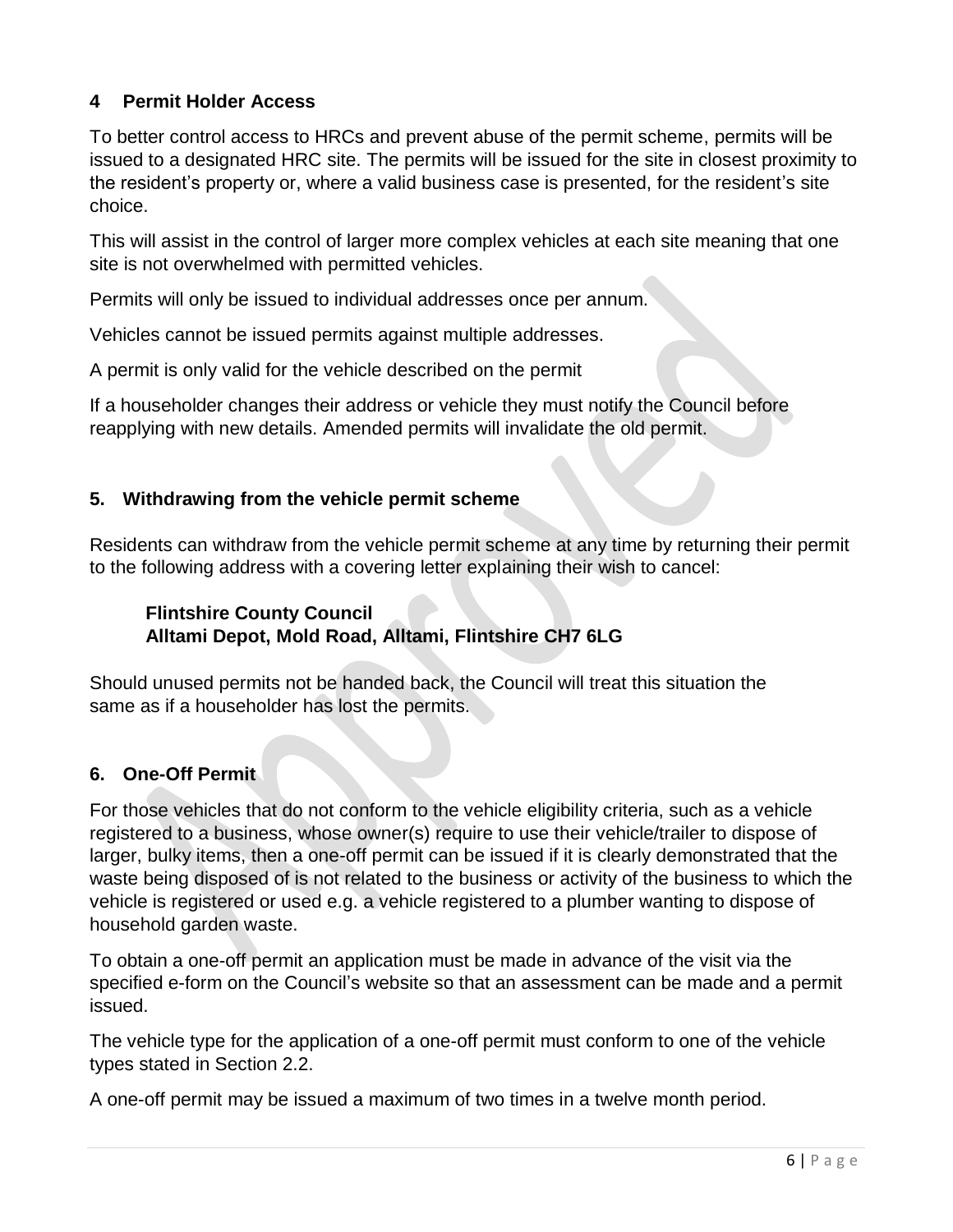a) Using a Hired Vehicle to remove household waste

 own household waste. A temporary permit can be issued to a Flintshire resident who hires a vehicle to remove their

 specified e-form on the Council's website so that an assessment can be made and a permit **7. Temporary Permit**<br>a) Using a Hired Vehic<br>A temporary permit can<br>own household waste.<br>To obtain a temporary p<br>specified e-form on the To obtain a temporary permit an application must be made in advance of the visit via the issued.

The householder will be required to provide the vehicle hire agreement to demonstrate that the vehicle is on hire.

b) Borrowing or using a workplace or company van and commercial type vehicle

Householders from Flintshire may use their employer's van or commercial type vehicles (subject to the vehicle complying with the type and size restrictions detailed in Section 2.2) to deposit their own household waste at Household Recycling Centres subject to a maximum of 2 Single Use Van Permits per year.

However, the householder will require a letter from the owner (or their representative) on company notepaper giving permission to the applicant to use the vehicle to move their own domestic waste, which will be used in place of the Vehicle Registration Document V5 for verification purposes (proof of residency in Flintshire will still be required by the householder).

The vehicle type for the application of a one-off permit will be required to conform to one of the vehicle types stated in Section 2.2. If the vehicle does not meet the vehicle sizing or type requirements it will not be allowed access onto the HRC site.

A temporary permit will be issued a maximum of one time in a twelve month period and will allow for three visits over a seven day period.

# **8. Abuse of the vehicle permit scheme**

Flintshire County Council reserves the right to terminate all concessions afforded by the permit scheme if the permit holder is in contravention of any stipulations contained within this policy and the Terms and Conditions of use.

 holder being excluded from access to Flintshire County Council HRCs. Abuse, aggressive behaviour or threats to members of staff or other residents will not be tolerated and may result in a permit either being revoked with immediate effect or the permit

HRC staff members are authorised and permitted to confiscate a permit should certain circumstances make this necessary, for example:

- Abuse, aggressive behaviour or threats towards site staff or other residents.
- Not adhering to site rules including breach of site safety rules, speeding restrictions, staff directives.
- Permits defaced, altered or with illegible details are invalid.